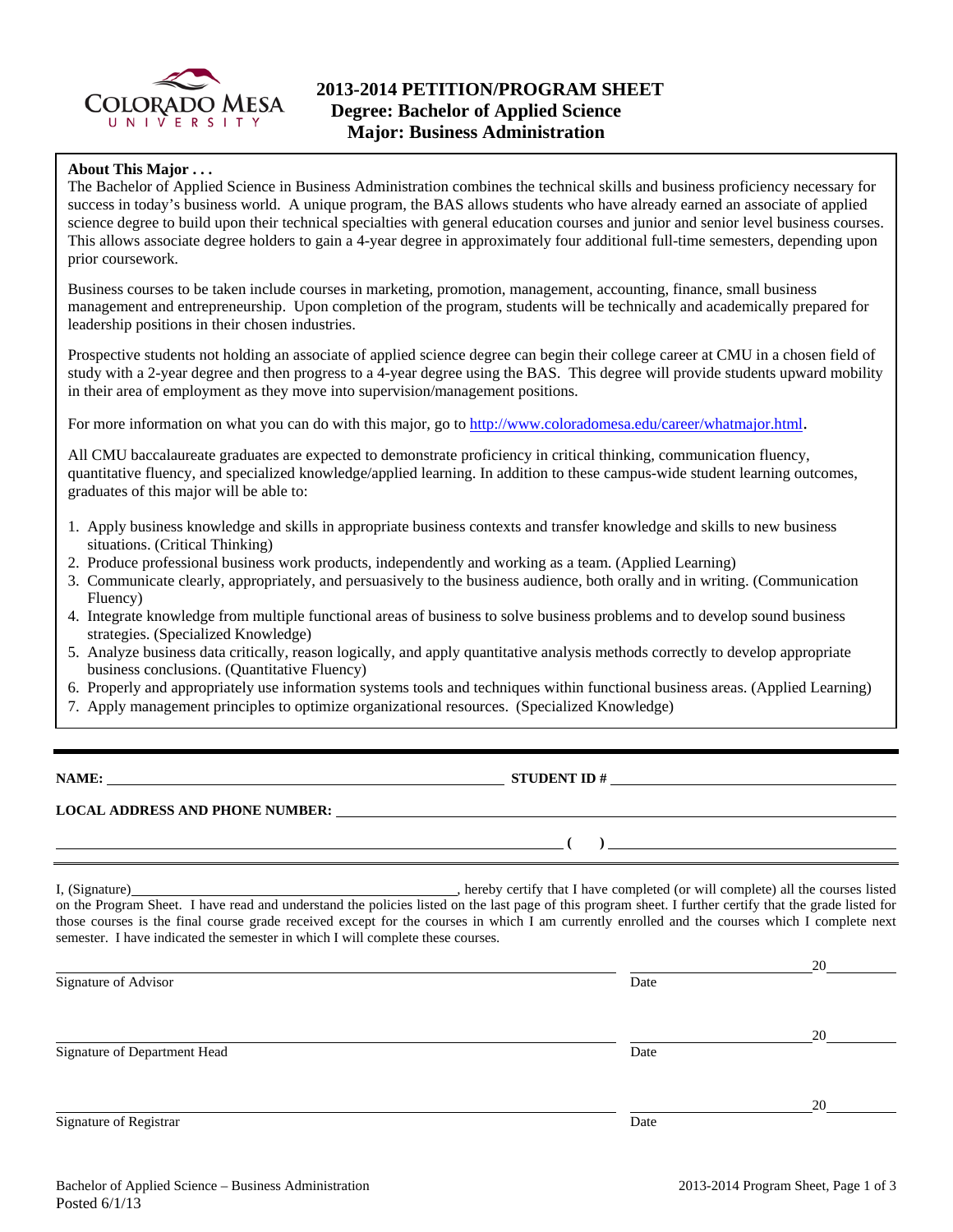## **Students should work closely with a faculty advisor when selecting and scheduling courses prior to registration.**

Degree Requirements:

- 120 semester hours total (A minimum of 28 taken at CMU in no fewer than two semesters).
- 33 upper division credits (A minimum of 15 taken at the 300-400 course levels within the major at CMU).
- 2.00 cumulative GPA or higher in all CMU coursework
- 2.00 cumulative GPA or higher in coursework toward the major content area
- Pre-collegiate courses (usually numbered below 100) cannot be used for graduation.
- A student must follow the CMU graduation requirements either from 1) the program sheet for the major in effect at the time the student officially declares a major; or 2) a program sheet for the major approved for a year subsequent to the year during which the student officially declares the major and is approved for the student by the department head. Because a program may have requirements specific to the degree, the student should check with the faculty advisor for additional criteria. It is the student's responsibility to be aware of, and follow, all requirements for the degree being pursued. Any exceptions or substitutions must be approved by the student's faculty advisor and Department Head.
- When filling out the program sheet a course can be used only once.
- See the "Undergraduate Graduation Requirements" in the catalog for additional graduation information.

**GENERAL EDUCATION REQUIREMENTS** (31 semester hours) See the current catalog for a list of courses that fulfill the requirements below. If a course is on the general education list of options and a requirement for your major, you must use it to fulfill the major requirement and make a different selection within the general education requirement.

| Course No Title | Sem.hrs Grade Term/Trns |  |
|-----------------|-------------------------|--|
|                 |                         |  |

**English** (6 semester hours, must receive a grade of "C" or better and must be completed by the time the student has 60 semester hours.) ENGL 111 English Composition 3 \_\_\_\_\_ \_\_\_\_\_\_ ENGL 112 English Composition 3

**Math:** (3 semester hours, must receive a grade of "C" or better, must be

completed by the time the student has 60 semester hours.) MATH 113 \_\_\_\_\_\_\_\_\_\_\_\_\_\_\_\_\_\_\_\_\_\_\_\_ 4\* \_\_\_\_\_ \_\_\_\_\_\_\_\_

\*3 credits apply to the General Ed requirements and 1 credit applies to elective credit

\_\_\_\_\_\_ \_\_\_\_ \_\_\_\_\_\_\_\_\_\_\_\_\_\_\_\_\_\_\_\_\_\_\_\_ \_\_\_\_ \_\_\_\_\_ \_\_\_\_\_\_\_\_

**Humanities** (3 semester hours)

**Social and Behavioral Sciences** (6 semester hours) ECON 201 Principles of Macroeconomics 3 ECON 202 Principles of Microeconomics 3

**Natural Sciences** (7 semester hours, one course must include a lab)

\_\_\_\_\_\_ \_\_\_\_ \_\_\_\_\_\_\_\_\_\_\_\_\_\_\_\_\_\_\_\_\_\_\_\_ \_\_\_\_ \_\_\_\_\_ \_\_\_\_\_\_\_\_

\_\_\_\_\_\_ \_\_\_\_ \_\_\_\_\_\_\_\_\_\_\_\_\_\_\_\_\_\_\_\_\_\_\_\_ \_\_\_\_ \_\_\_\_\_ \_\_\_\_\_\_\_\_

\_\_\_\_\_\_ \_\_\_\_ \_\_\_\_\_\_\_\_\_\_\_\_\_\_\_\_\_\_\_\_\_\_\_\_ \_\_\_\_ \_\_\_\_\_ \_\_\_\_\_\_\_\_  $\_\_$   $\_\_$ 

**History** (3 semester hours)

 $HIST$   $\_\_$ 

**Fine Arts** (3 semester hours)

| <b>OTHER LOWER DIVISION REQUIREMENTS (6 semester hours)</b>                                                                    |  |
|--------------------------------------------------------------------------------------------------------------------------------|--|
| <b>Kinesiology</b> (3 semester hours)<br>Students must take KINE 100, plus two 100-level KINA/HPWE or<br>approved DANC course. |  |
| KINE 100 Health and Wellness<br>KINA $1 \_$                                                                                    |  |

\_\_\_\_\_\_ \_\_\_\_ \_\_\_\_\_\_\_\_\_\_\_\_\_\_\_\_\_\_\_\_\_\_\_\_ \_\_\_\_ \_\_\_\_\_ \_\_\_\_\_\_\_\_

Course No Title Sem.hrs Grade Term/Trns

**Applied Studies** (3 semester hours)

## **B.A.S. BUSINESS ADMINISTRATION MAJOR REQUIREMENTS** (72 semester hours)

|                 | <b>Required Business Courses</b> (36 semester hours) |   |  |
|-----------------|------------------------------------------------------|---|--|
| ACCT 201        | Principles of Financial                              |   |  |
|                 | Accounting                                           | 3 |  |
| <b>BUGB 349</b> | Legal Environment of Business 3                      |   |  |
| <b>CISB 241</b> | Intro to Business Analysis                           | 3 |  |
|                 | or STAT 200 Probability and Statistics               |   |  |
| <b>FINA 301</b> | <b>Managerial Finance</b>                            | 3 |  |
| MANG 201        | Principles of Management                             | 3 |  |
| <b>MANG 300</b> | <b>Small Business Management</b>                     | 3 |  |
| MANG 450        | Entrepreneurship                                     | 3 |  |
| MANG 471        | <b>Operations Management</b>                         | 3 |  |
| <b>MARK 231</b> | Principles of Marketing                              |   |  |
| <b>MARK 332</b> | Promotion                                            |   |  |
| <b>MANG 371</b> | Human Resource Management                            | 3 |  |
| <b>MARK 350</b> | <b>Marketing Research</b>                            |   |  |
|                 | or MANG 341 Quantitative Decision Making             |   |  |
| or CISB 341     | <b>Quantitative Decision Making</b>                  | 3 |  |

**Bachelor of Applied Science Core** (36 Semester Hours) Specific courses taken will be listed on the next page

**Electives** (11 semester hours; **9 must be Upper Division**.) All college level courses appearing on your final transcript, **not listed above** that will bring your total semester hours to 120 hours. \*MATH 113 College Algebra 1